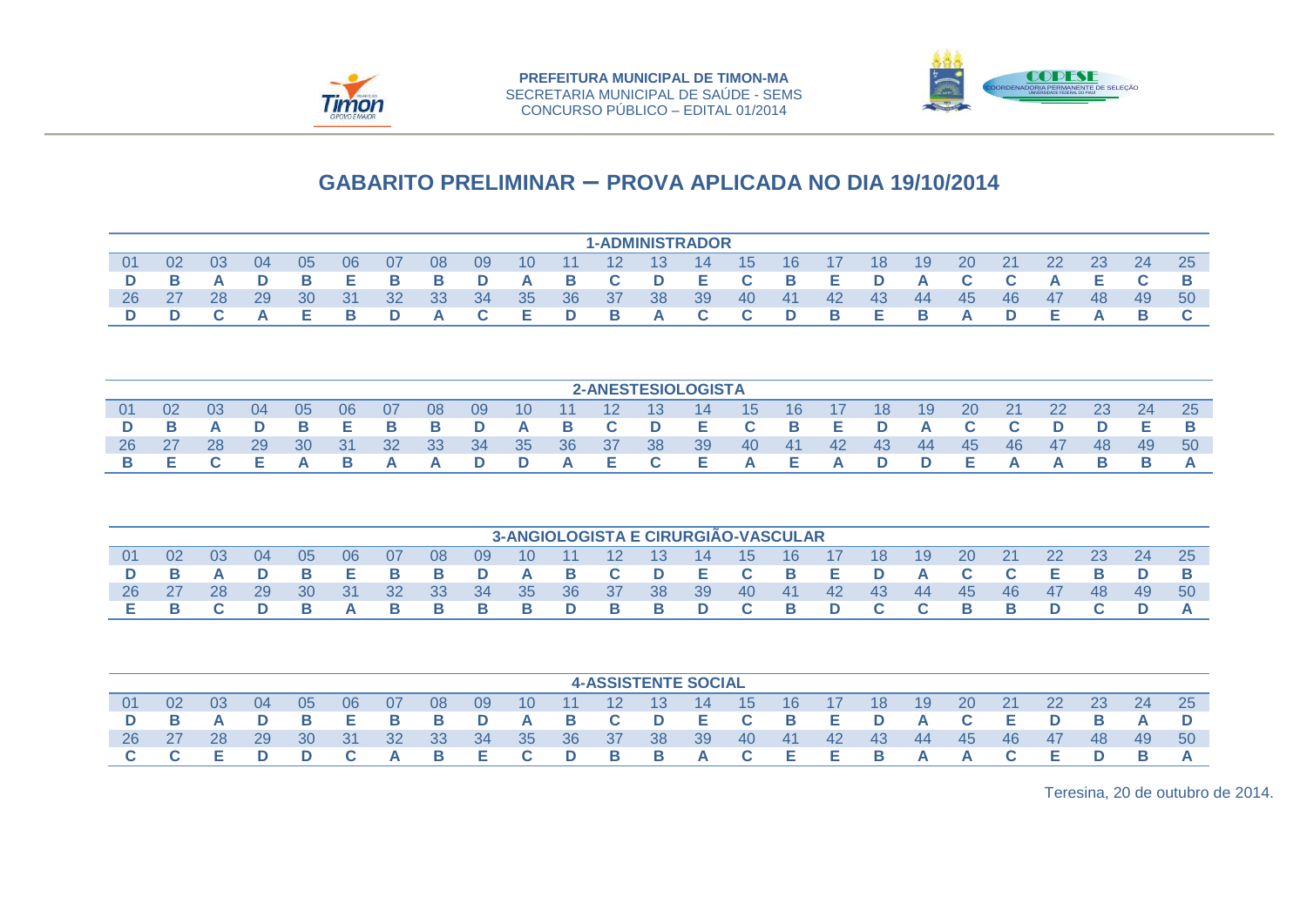



|    |    |    |    |    |    |    |    |    |    |    |                        | 5-BIOLOGO |    |    |    |    |    |    |    |    |    |    |    |    |
|----|----|----|----|----|----|----|----|----|----|----|------------------------|-----------|----|----|----|----|----|----|----|----|----|----|----|----|
| 01 | 02 | 03 | 04 | 05 | 06 | 07 | 08 | 09 | 10 | 11 | 12                     | 13        | 14 | 15 | 16 | 17 | 18 | 19 | 20 | 21 | 22 | 23 | 24 | 25 |
| D  | В  | A  | D  | в  | Е  | В  | в  | D  | A  | в  | C                      | D         | Е  | C  | B  | Е  | D  | A  | C  | С  | Е  | в  | D  | Е  |
| 26 | 27 | 28 | 29 | 30 | 31 | 32 | 33 | 34 | 35 | 36 | 37                     | 38        | 39 | 40 | 41 | 42 | 43 | 44 | 45 | 46 | 47 | 48 | 49 | 50 |
| в  | В  | A  | D  | Е  | A  | Е  | D  | C  | В  | C  | в                      | А         | Е  | D  | В  | в  | Е  | D  | A  | В  | Е  | D  | C  | A  |
|    |    |    |    |    |    |    |    |    |    |    |                        |           |    |    |    |    |    |    |    |    |    |    |    |    |
|    |    |    |    |    |    |    |    |    |    |    | <b>6-CARDIOLOGISTA</b> |           |    |    |    |    |    |    |    |    |    |    |    |    |
| 01 | 02 | 03 | 04 | 05 | 06 | 07 | 08 | 09 | 10 | 11 | 12                     | 13        | 14 | 15 | 16 | 17 | 18 | 19 | 20 | 21 | 22 | 23 | 24 | 25 |
| D  | В  | A  | D  | в  | Е  | В  | B  | D  | A  | в  | C                      | D         | Е  | C  | В  | Е  | D  | A  | C  | в  | C  | A  | A  | D  |
| 26 | 27 | 28 | 29 | 30 | 31 | 32 | 33 | 34 | 35 | 36 | 37                     | 38        | 39 | 40 | 41 | 42 | 43 | 44 | 45 | 46 | 47 | 48 | 49 | 50 |
| А  | C  | в  | D  | Е  | A  | C  | D  | A  | Е  | C  | В                      | D         | A  | C  | В  | D  | C  | A  | A  | Е  | В  | C  | A  | C  |
|    |    |    |    |    |    |    |    |    |    |    |                        |           |    |    |    |    |    |    |    |    |    |    |    |    |
|    |    |    |    |    |    |    |    |    |    |    | 7-CIRURGIÃO-DENTISTA   |           |    |    |    |    |    |    |    |    |    |    |    |    |
| 01 | 02 | 03 | 04 | 05 | 06 | 07 | 08 | 09 | 10 | 11 | 12                     | 13        | 14 | 15 | 16 | 17 | 18 | 19 | 20 | 21 | 22 | 23 | 24 | 25 |
| D  | В  | A  | D  | в  | Е  | B  | B  | D  | A  | В  | C                      | D         | Е  | C  | B  | Е  | D  | A  | C  | Е  | D  | в  | D  | A  |
| 26 | 27 | 28 | 29 | 30 | 31 | 32 | 33 | 34 | 35 | 36 | 37                     | 38        | 39 | 40 | 41 | 42 | 43 | 44 | 45 | 46 | 47 | 48 | 49 | 50 |
| А  | D  | Е  | A  | В  | C  | D  | D  | В  | D  | C  | В                      | C         | A  | C  | C  | D  | C  | D  | A  | А  | Е  | D  | В  | C  |
|    |    |    |    |    |    |    |    |    |    |    |                        |           |    |    |    |    |    |    |    |    |    |    |    |    |
|    |    |    |    |    |    |    |    |    |    |    | <b>8-CLÍNICO GERAL</b> |           |    |    |    |    |    |    |    |    |    |    |    |    |
| 01 | 02 | 03 | 04 | 05 | 06 | 07 | 08 | 09 | 10 | 11 | 12                     | 13        | 14 | 15 | 16 | 17 | 18 | 19 | 20 | 21 | 22 | 23 | 24 | 25 |
| D  | В  | A  | D  | в  | Е  | в  | В  | D  | A  | в  | C                      | D         | Е  | C  | B  | Е  | D  | A  | C  | A  | D  | в  | D  | Е  |
| 26 | 27 | 28 | 29 | 30 | 31 | 32 | 33 | 34 | 35 | 36 | 37                     | 38        | 39 | 40 | 41 | 42 | 43 | 44 | 45 | 46 | 47 | 48 | 49 | 50 |
| А  | C  | D  | Е  | Е  | в  | С  | А  | С  | A  | D  | A                      | Е         | В  | D  | С  | D  | в  | Е  | D  | С  | A  | в  | Е  | в  |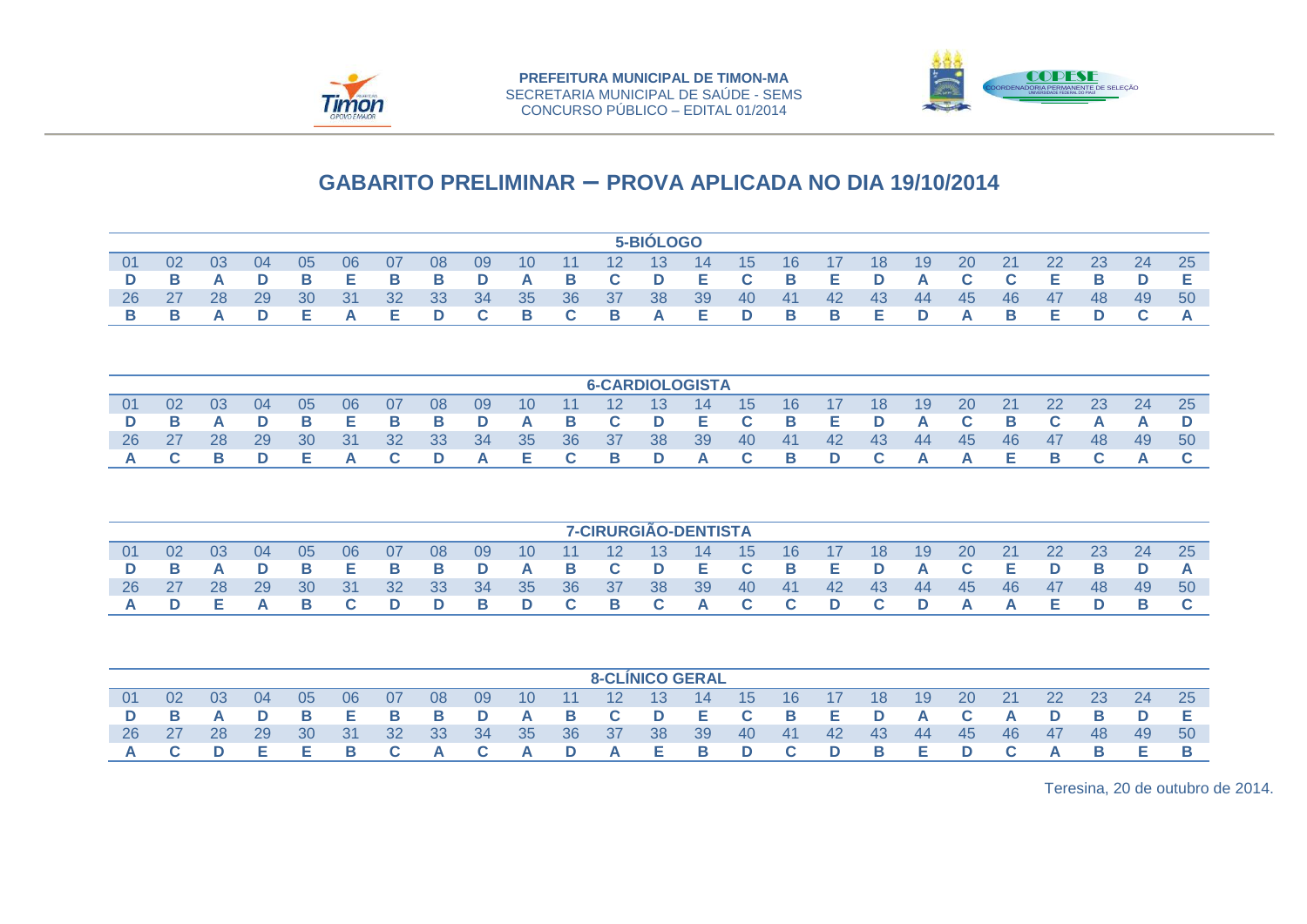



|         |                                                                                                                                                                                                                                                                                                                                                                                                                                                                                                                               |         |         |         |         |         |         |         |         |         |         | <b>9-CLINICO GERAL / ESF</b>   |         |         |         |         |         |         |         |         |         |         |         |         |
|---------|-------------------------------------------------------------------------------------------------------------------------------------------------------------------------------------------------------------------------------------------------------------------------------------------------------------------------------------------------------------------------------------------------------------------------------------------------------------------------------------------------------------------------------|---------|---------|---------|---------|---------|---------|---------|---------|---------|---------|--------------------------------|---------|---------|---------|---------|---------|---------|---------|---------|---------|---------|---------|---------|
| 01      | 02                                                                                                                                                                                                                                                                                                                                                                                                                                                                                                                            | 03      | 04      | 05      | 06      | 07      | 08      | 09      | 10      | 11      | 12      | 13                             | 14      | 15      | 16      | 17      | 18      | 19      | 20      | 21      | 22      | 23      | 24      | 25      |
| D       | В                                                                                                                                                                                                                                                                                                                                                                                                                                                                                                                             | A       | D       | В       | Е       | в       | B       | D       | A       | в       | C       | D                              | Е       | C       | B       | Е       | D       | A       | C       | A       | D       | A       | Е       | A       |
| 26      | 27                                                                                                                                                                                                                                                                                                                                                                                                                                                                                                                            | 28      | 29      | 30      | 31      | 32      | 33      | 34      | 35      | 36      | 37      | 38                             | 39      | 40      | 41      | 42      | 43      | 44      | 45      | 46      | 47      | 48      | 49      | 50      |
| A       | C.                                                                                                                                                                                                                                                                                                                                                                                                                                                                                                                            | C       | A       | B       | Е       | Е       | A       | Е       | A       | в       | A       | D                              | Е       | D       | C       | D       | D       | A       | D       | D       | A       | D       | B       | C.      |
|         |                                                                                                                                                                                                                                                                                                                                                                                                                                                                                                                               |         |         |         |         |         |         |         |         |         |         |                                |         |         |         |         |         |         |         |         |         |         |         |         |
|         |                                                                                                                                                                                                                                                                                                                                                                                                                                                                                                                               |         |         |         |         |         |         |         |         |         |         | <b>10-CLINICO GERAL / SAMU</b> |         |         |         |         |         |         |         |         |         |         |         |         |
| 01      |                                                                                                                                                                                                                                                                                                                                                                                                                                                                                                                               |         |         |         |         |         |         |         |         |         |         |                                |         |         |         |         |         |         |         |         |         |         |         | 25      |
| D       |                                                                                                                                                                                                                                                                                                                                                                                                                                                                                                                               |         |         |         |         |         |         |         |         |         |         |                                |         |         |         |         |         |         |         |         |         |         |         | A       |
| 26      |                                                                                                                                                                                                                                                                                                                                                                                                                                                                                                                               |         |         |         |         |         |         |         |         |         |         |                                |         |         |         |         |         |         |         |         |         |         |         |         |
| А       |                                                                                                                                                                                                                                                                                                                                                                                                                                                                                                                               |         |         |         |         |         |         |         |         |         |         |                                |         |         |         |         |         |         |         |         |         |         |         | A       |
|         | 02<br>03<br>04<br>05<br>06<br>07<br>08<br>16<br>18<br>20<br>21<br>22<br>23<br>24<br>09<br>12<br>13<br>17<br>19<br>10<br>11<br>14<br>15<br>Е<br>C<br>Е<br>C<br>Е<br>C<br>Е<br>В<br>D<br>B<br>В<br>В<br>В<br>D<br>в<br>D<br>D<br>D<br>A<br>A<br>A<br>A<br>A<br>28<br>31<br>32<br>33<br>36<br>27<br>29<br>30<br>34<br>35<br>37<br>38<br>39<br>40<br>41<br>42<br>43<br>44<br>45<br>46<br>47<br>49<br>50<br>48<br>C<br>Е<br>C<br>C.<br>C<br>B<br>Е<br>B<br>В<br>В<br>Е<br>В<br>C<br>В<br>C<br>A<br>A<br>A<br>D<br>D<br>D<br>A<br>D |         |         |         |         |         |         |         |         |         |         |                                |         |         |         |         |         |         |         |         |         |         |         |         |
|         |                                                                                                                                                                                                                                                                                                                                                                                                                                                                                                                               |         |         |         |         |         |         |         |         |         |         |                                |         |         |         |         |         |         |         |         |         |         |         |         |
|         |                                                                                                                                                                                                                                                                                                                                                                                                                                                                                                                               |         |         |         |         |         |         |         |         |         |         | <b>11-DERMATOLOGISTA</b>       |         |         |         |         |         |         |         |         |         |         |         |         |
| 01      | 02                                                                                                                                                                                                                                                                                                                                                                                                                                                                                                                            | 03      | 04      | 05      | 06      | 07      | 08      | 09      | 10      | 11      | 12      | 13                             | 14      | 15      | 16      | 17      | 18      | 19      | 20      | 21      | 22      | 23      | 24      | 25      |
| D       | В                                                                                                                                                                                                                                                                                                                                                                                                                                                                                                                             | A       | D       | В       | Е       | в       | B       | D       | A       | в       | C       | D                              | Е       | C       | в       | Е       | D       | A       | C       | D       | в       | D       | в       | Е       |
| 26      | 27                                                                                                                                                                                                                                                                                                                                                                                                                                                                                                                            | 28      | 29      | 30      | 31      | 32      | 33      | 34      | 35      | 36      | 37      | 38                             | 39      | 40      | 41      | 42      | 43      | 44      | 45      | 46      | 47      | 48      | 49      | 50      |
| в       | Е                                                                                                                                                                                                                                                                                                                                                                                                                                                                                                                             | В       | С       | Α       | Е       | C       | Е       | в       | E       | Е       | в       | C                              | A       | E       | C       | В       | D       | E       | A       | C       | D       | В       | А       | Е       |
|         |                                                                                                                                                                                                                                                                                                                                                                                                                                                                                                                               |         |         |         |         |         |         |         |         |         |         |                                |         |         |         |         |         |         |         |         |         |         |         |         |
|         |                                                                                                                                                                                                                                                                                                                                                                                                                                                                                                                               |         |         |         |         |         |         |         |         |         |         | <b>12-ENDOCRINOLOGISTA</b>     |         |         |         |         |         |         |         |         |         |         |         |         |
| 01      | 02                                                                                                                                                                                                                                                                                                                                                                                                                                                                                                                            | 03      | 04      | 05      | 06      | 07      | 08      | 09      | 10      | 11      | 12      | 13                             | 14      | 15      | 16      | 17      | 18      | 19      | 20      | 21      | 22      | 23      | 24      | 25      |
| D       | в                                                                                                                                                                                                                                                                                                                                                                                                                                                                                                                             | A       | D       | В       | Е       | в       | в       | D       | A       | в       | C.      | D                              | Е       | C       | в       | Е       | D       | A       | C       | C       | A       | D       | в       | C       |
| 26<br>D | 27<br>Е.                                                                                                                                                                                                                                                                                                                                                                                                                                                                                                                      | 28<br>Е | 29<br>A | 30<br>B | 31<br>C | 32<br>D | 33<br>В | 34<br>С | 35<br>A | 36<br>C | 37<br>Е | 38<br>D                        | 39<br>A | 40<br>C | 41<br>D | 42<br>В | 43<br>В | 44<br>Е | 45<br>D | 46<br>A | 47<br>Е | 48<br>Е | 49<br>A | 50<br>В |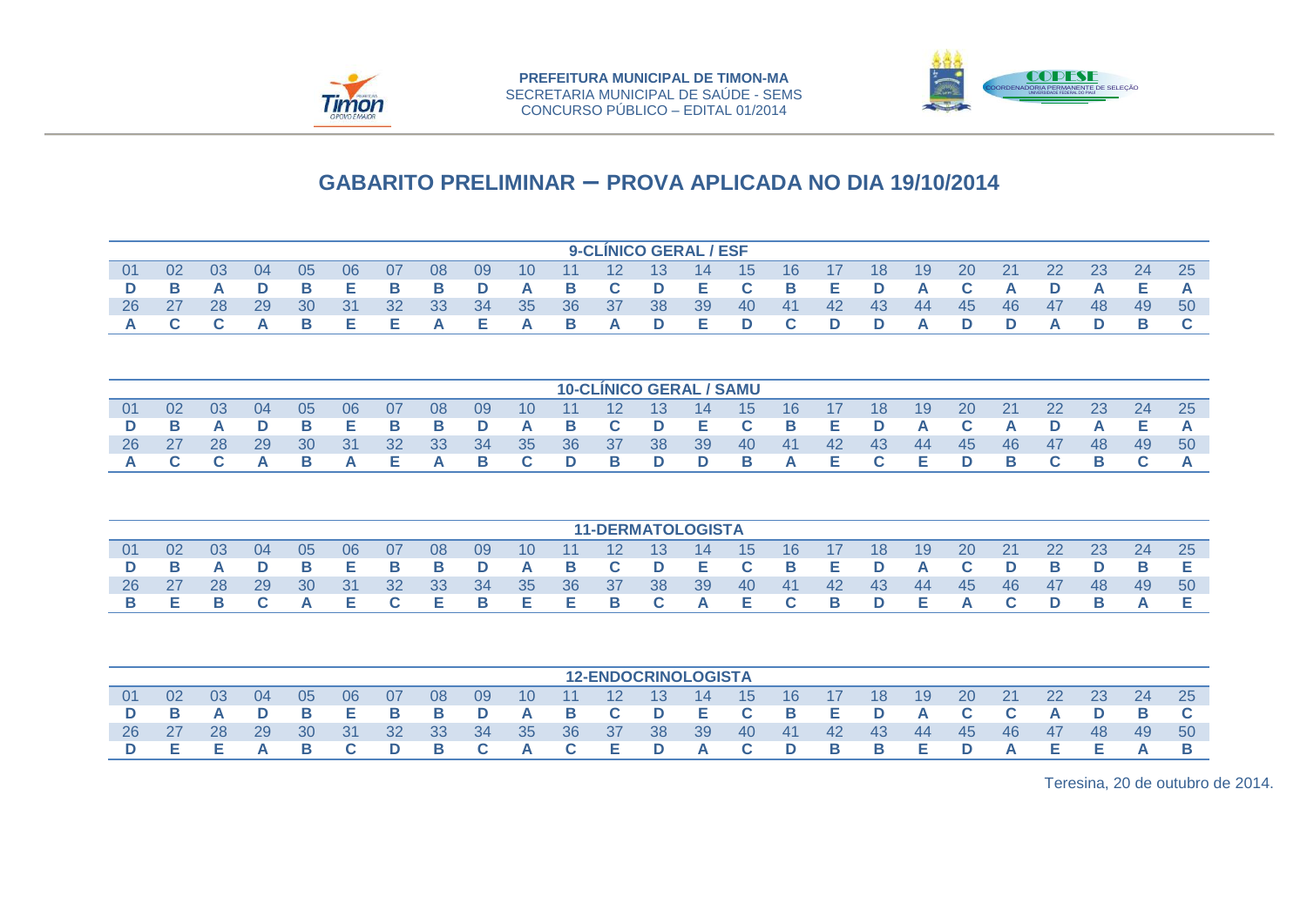



|                |    |    |    |    |    |    |    |    |    |    |                   | <b>13-ENFERMEIRO</b> |    |                 |     |     |     |    |    |    |     |    |    |    |
|----------------|----|----|----|----|----|----|----|----|----|----|-------------------|----------------------|----|-----------------|-----|-----|-----|----|----|----|-----|----|----|----|
| 0 <sup>1</sup> | 02 | 03 | 04 | 05 | 06 | 07 | 08 | 09 | 10 | 11 | $12 \overline{ }$ | 13                   | 14 | 15 <sup>1</sup> | 16  |     | 18  | 19 | 20 | 21 | 22  |    | 24 | 25 |
| D              | В  |    |    | в  | Е  | В  | В  |    | A  | В  | C                 | D                    | Е  | C               | В   | Е   | D   |    | C  | в  | Е   | Е  | в  |    |
| 26             | 27 | 28 | 29 | 30 | 31 | 32 | 33 | 34 | 35 | 36 | 37                | 38                   | 39 | 40              | -41 | -42 | -43 | 44 | 45 | 46 | -47 | 48 | 49 | 50 |
| Е.             |    | R  | A  |    |    | A  |    |    |    |    | в                 |                      |    |                 | D   | A   | B   | r  | в  |    | Е   |    |    |    |
|                |    |    |    |    |    |    |    |    |    |    |                   |                      |    |                 |     |     |     |    |    |    |     |    |    |    |

|    |    |    |    |    |     |    |     |               |    |          |                 |          | <b>14-ENFERMEIRO / SAMU</b> |    |                         |          |                |     |           |     |          |     |     |    |
|----|----|----|----|----|-----|----|-----|---------------|----|----------|-----------------|----------|-----------------------------|----|-------------------------|----------|----------------|-----|-----------|-----|----------|-----|-----|----|
| 01 | 02 | 03 | 04 | 05 | 06  | 07 | 08  | 09            | 10 | 11       | 12 <sup>°</sup> | -13-     | 14                          | 15 | 16                      | -17      | 18             | 19  | <b>20</b> | 21  | 22       | 23  | 24  | 25 |
|    |    | A  | D  |    | Е.  |    | — в | D             | A  | <b>B</b> | <b>C</b> D      |          | - E 1                       |    | <b>B</b>                | Е.       | <b>D</b>       | A   |           |     |          |     |     |    |
| 26 | 27 | 28 | 29 | 30 | -31 | 32 | 33  | <sup>34</sup> | 35 | 36       | - 37            | 38       | -39                         | 40 | -41                     | 42       | -43            | -44 | -45       | -46 | -47      | -48 | -49 | 50 |
|    |    |    | E. |    | F.  |    | D   | D             | D  | A        | <b>B</b>        | <b>B</b> | <b>A</b>                    | E. | $\overline{\mathbf{C}}$ | <b>B</b> | $\blacksquare$ |     | D         | E.  | <b>B</b> |     |     |    |

|                |    |    |     |    |     |    |    |     |                 |    |                 |          | <b>15-FARMACEUTICO</b> |          |                 |     |              |          |           |     |    |     |     |    |
|----------------|----|----|-----|----|-----|----|----|-----|-----------------|----|-----------------|----------|------------------------|----------|-----------------|-----|--------------|----------|-----------|-----|----|-----|-----|----|
| 0 <sub>1</sub> | 02 | 03 | -04 | 05 | 06  | 07 | 08 | 09  | 10 <sup>°</sup> | 11 | 12 <sup>°</sup> | $-13$    | 14                     | 15       | 16 <sup>°</sup> | 17  | 18           | 19       | <b>20</b> | 21  | 22 | 23  | 24  | 25 |
| D.             |    |    | D   |    | Е.  | в  | в  | D   | A               | B. | <b>C</b>        | <b>D</b> | - E 1                  |          | $\blacksquare$  | Е.  | <b>D</b>     | A        |           |     | Е. |     |     |    |
| 26             | 27 | 28 | 29  | 30 | -31 | 32 | 33 | -34 | 35              | 36 | - 37            | 38       | -39                    | 40       | -41             | -42 | -43          | -44      | -45       | -46 | 47 | -48 | -49 | 50 |
|                |    |    |     |    | E.  |    | D  | D   | -B              | D  | D               | D        | <b>B</b>               | <b>D</b> | E.              |     | $\mathbf{C}$ | <b>B</b> | D         |     |    |     |     |    |

|     |    |    |               |    |    |     |    |               |     |     | <b>16-FISIOTERAPEUTA</b> |      |     |                 |     |     |     |                   |           |    |     |     |     |     |
|-----|----|----|---------------|----|----|-----|----|---------------|-----|-----|--------------------------|------|-----|-----------------|-----|-----|-----|-------------------|-----------|----|-----|-----|-----|-----|
| -01 | 02 | 03 | 04            | 05 | 06 | -07 | 08 | 09            | 10  |     | $12 \,$                  | -13- | 14  | 15 <sup>1</sup> | 16  | -17 | 18  | 19                | <b>20</b> | 21 | 22  | 23  | 24  | 25  |
|     |    |    |               |    | Е. |     | в  | D             | A   | в   | C.                       | D    | Е   |                 | -B  | Е   | D   |                   |           |    | B   |     |     |     |
| 26  | 27 | 28 | <sup>29</sup> | 30 | 31 | 32  | 33 | <sup>34</sup> | -35 | -36 | - 37                     | -38  | -39 | 40              | -41 | -42 | -43 | -44               | 45        | 46 | -47 | -48 | -49 | .50 |
|     |    |    |               |    | A  |     | D  | в             | A   | в   | E                        | в    |     | B               | Е   |     | A   | $\mathbf{\Delta}$ | D         |    |     |     | Е.  |     |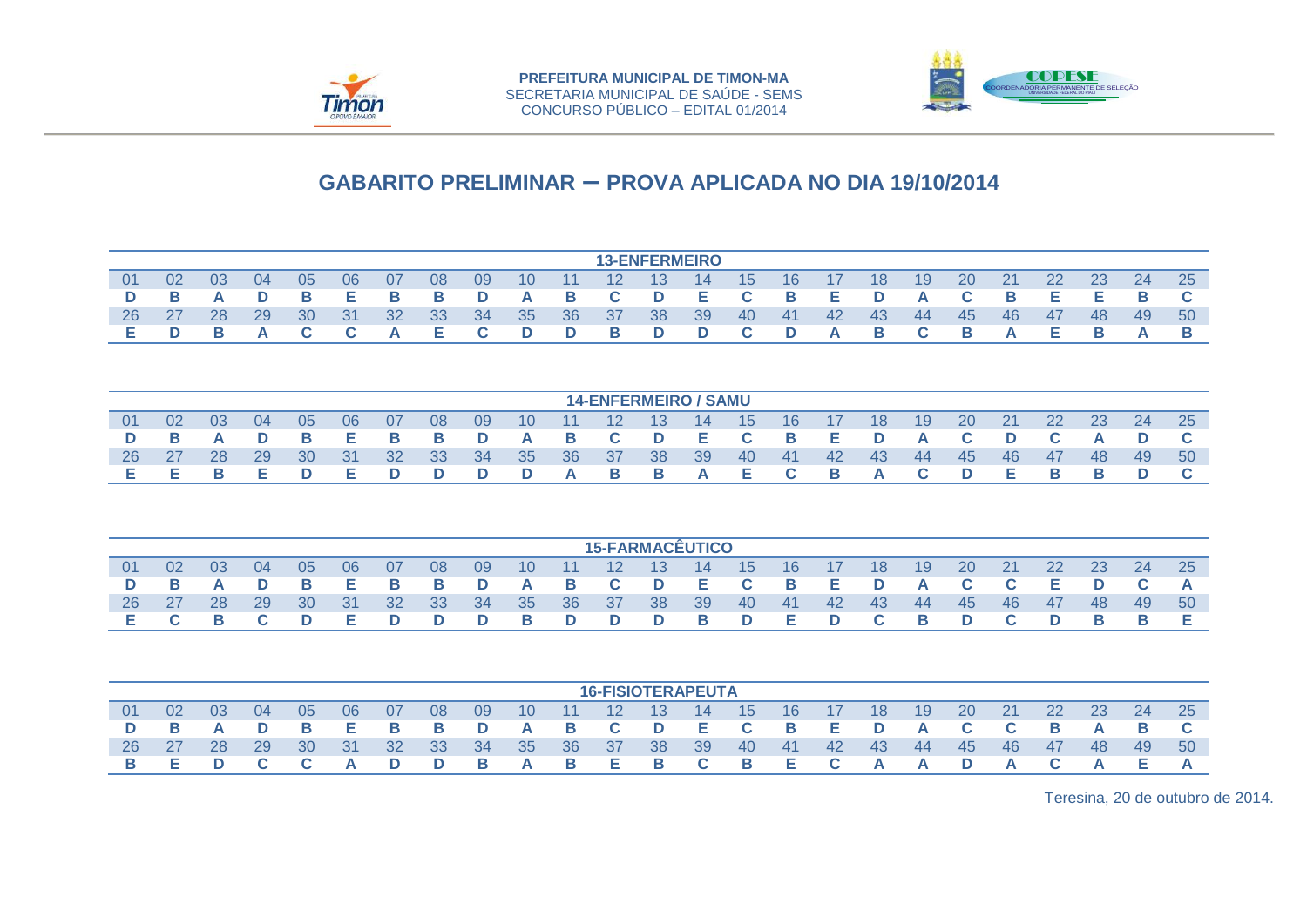



|           |    |    |    |              |    |                   |    |    |                 |    |              |    | <b>17-FONOAUDIÓLOGO</b> |          |              |     |     |    |     |    |     |     |     |     |
|-----------|----|----|----|--------------|----|-------------------|----|----|-----------------|----|--------------|----|-------------------------|----------|--------------|-----|-----|----|-----|----|-----|-----|-----|-----|
| 01        | 02 | 03 | 04 | 05           | 06 | 07                | 08 | 09 | 10 <sup>°</sup> | 11 | 12           | 13 | 14                      | 15       | 16           | 17  | 18  | 19 | 20  | 21 | 22  | 23  | 24  | 25  |
| D         |    | A  | D  |              |    | в                 | B  | D  | A               | B  | C.           | D  | Е                       |          | B            | Е   | D   | A  |     | F. |     |     |     |     |
| <b>26</b> | 27 | 28 | 29 | 30           | 31 | 32 <sup>2</sup>   | 33 | 34 | 35              | 36 | -37          | 38 | 39                      | 40       | -41          | -42 | -43 | 44 | -45 | 46 | -47 | -48 | -49 | -50 |
|           |    |    |    | $\mathbf{A}$ | D  | $\mathbf{\Delta}$ | A  | B. | D               | E  | $\sim$<br>u. | C. | B                       | <b>B</b> | $\mathbf{C}$ |     | C.  |    | B   |    | в   |     |     |     |

|     |    |     |               |     |     |                 |     |     |                 |       |                 |      | <b>18-GINECOLOGISTA E OBSTETRA</b> |     |          |       |                 |     |           |           |    |    |     |     |
|-----|----|-----|---------------|-----|-----|-----------------|-----|-----|-----------------|-------|-----------------|------|------------------------------------|-----|----------|-------|-----------------|-----|-----------|-----------|----|----|-----|-----|
| -01 | 02 | 0.3 | 04            | 05  | 06  | -07             | 08  | 09  | 10 <sup>°</sup> | $-11$ | 12 <sup>°</sup> | -13- | -14                                | -15 | 16       | - 17  | 18 <sup>°</sup> | 19  | <b>20</b> | <b>21</b> | 22 | 23 | 24  | 25  |
|     |    |     |               |     | Е   |                 | в   | D   | A               | в     | $\mathbf{C}$    | D    | - E                                | C.  | <b>B</b> | - E - | D               | A   |           | Е.        |    |    |     |     |
| 26  | 27 | 28  | <sup>29</sup> | 30  | -31 | 32 <sup>°</sup> | -33 | -34 | 35              | 36    | - 37            | 38   | -39                                | 40  | -41      | -42   | -43             | -44 | -45       | -46       | 47 | 48 | -49 | -50 |
|     |    |     |               | . . |     |                 | Е.  |     |                 | в     | D               | Е.   | $\mathbf{C}$                       | E.  | D        | D     | D               |     | D         |           | D  |    |     |     |

|    |    |    |    |           |     |                 |      |     |                |          |                 | <b>20-INFECTOLOGISTA</b> |       |    |              |              |                |                  |       |     |    |    |     |     |
|----|----|----|----|-----------|-----|-----------------|------|-----|----------------|----------|-----------------|--------------------------|-------|----|--------------|--------------|----------------|------------------|-------|-----|----|----|-----|-----|
| 01 | 02 | 03 | 04 | 05        | 06  | 07              | 08   | 09  | 10             | 11       | 12 <sup>°</sup> | -13-                     | 14    | 15 | 16           | 17           | 18             | 19               | 20    | 21  | 22 | 23 | 24  | 25  |
| D  |    |    |    | в         | Е.  | в               | B    | D   | <b>A</b>       | <b>B</b> | <b>C</b> D      |                          | E C B |    |              |              | <b>D</b>       | A                |       | A   | A  |    |     |     |
| 26 | 27 | 28 | 29 | <b>30</b> | -31 | 32 <sup>°</sup> | - 33 | -34 | 35             | 36       | - 37            | -38                      | -39   | 40 | -41          | 42           | -43            | -44              | $-45$ | -46 | 47 | 48 | -49 | -50 |
|    |    |    |    |           |     |                 |      |     | $\overline{B}$ | <b>B</b> | A               | Е.                       | - E   | A  | $\mathbf{C}$ | $\mathbf{C}$ | $\blacksquare$ | $\blacktriangle$ | A     |     |    |    |     |     |

|     |    |    |    |    |     |                 |                 |     |     |                 | <b>21-MASTOLOGISTA</b> |             |     |    |     |     |          |     |           |    |     |    |     |     |
|-----|----|----|----|----|-----|-----------------|-----------------|-----|-----|-----------------|------------------------|-------------|-----|----|-----|-----|----------|-----|-----------|----|-----|----|-----|-----|
| -01 | 02 | 03 | 04 | 05 | 06  | 07              | 08              | -09 | 10  | 11              | $12 \,$                | $\sqrt{13}$ | -14 | 15 | 16  | -17 | 18       | 19  | <b>20</b> | 21 | 22  | 23 | 24  | 25  |
|     |    |    |    |    | Е.  | в               | в               | D   | A   | в               | <b>C</b>               | D           | Е   |    | - в | Е.  | D        | A   |           | B  |     |    |     |     |
| 26  | 27 | 28 | 29 | 30 | -31 | 32 <sup>°</sup> | 33 <sup>°</sup> | -34 | -35 | 36 <sup>°</sup> | -37                    | -38         | -39 | 40 | 41  | -42 | -43      | -44 | 45        | 46 | -47 | 48 | -49 | .50 |
|     |    |    | A  |    |     |                 | Е               |     | в   | D               | A                      |             | D   | Е  | A   | D   | <b>C</b> |     |           | B  | A   |    | A   |     |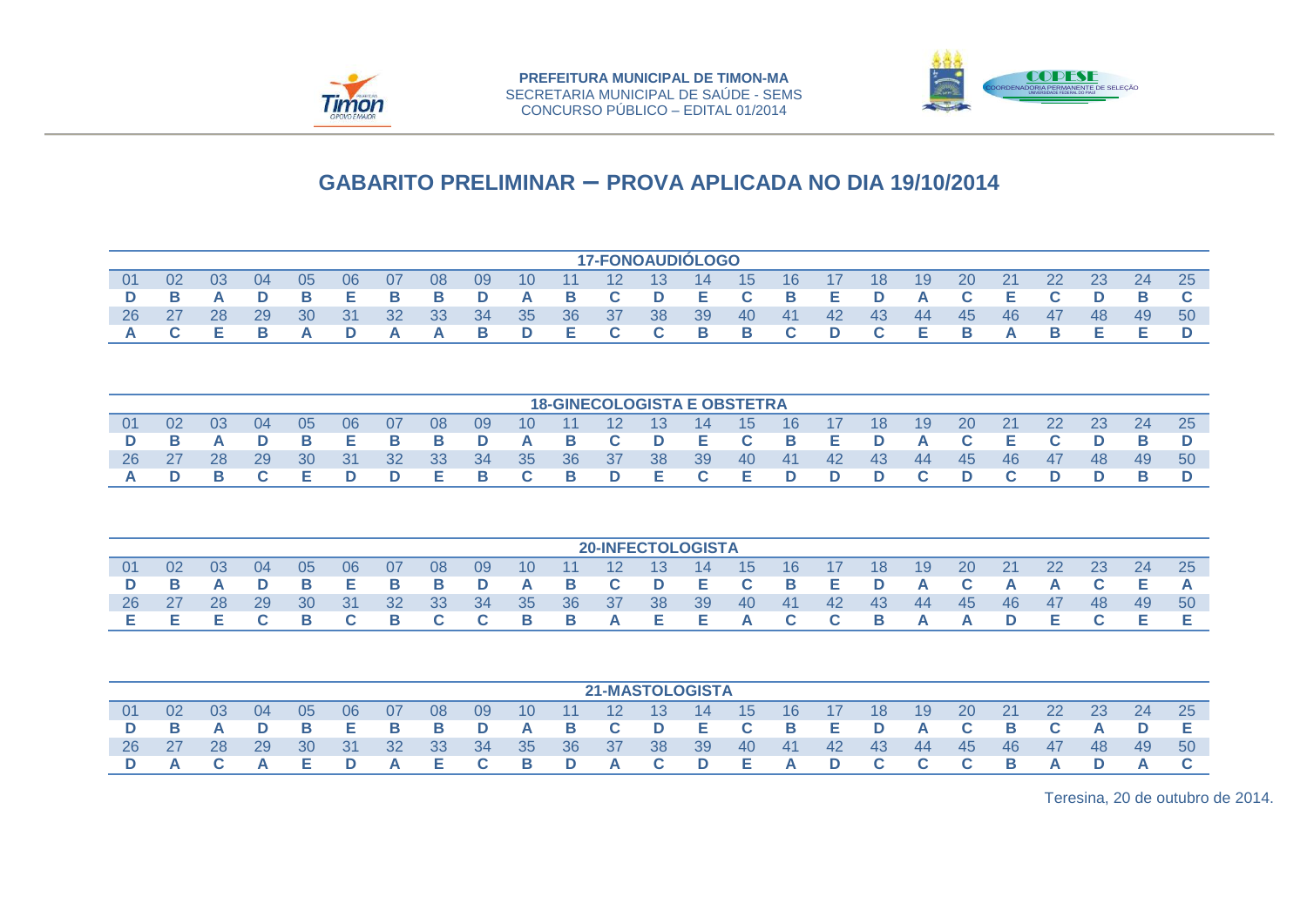



|                |    |          |    |              |    |    |    |    |                 |    | <b>22-NEUROLOGISTA</b> |    |    |    |       |     |     |     |    |    |     |     |     |    |
|----------------|----|----------|----|--------------|----|----|----|----|-----------------|----|------------------------|----|----|----|-------|-----|-----|-----|----|----|-----|-----|-----|----|
|                |    |          |    |              |    |    |    |    |                 |    |                        |    |    |    |       |     |     |     |    |    |     |     |     |    |
| 0 <sub>1</sub> | 02 | 03       | 04 | 05           | 06 | 07 | 08 | 09 | 10 <sup>°</sup> | 11 | 12                     | 13 | 14 | 15 | 16    | 17  | 18  | 19  | 20 | 21 | 22  |     | 24  | 25 |
| D              |    | $\Delta$ | D  |              | E. | B. | B. | D  | A               | B  | C.                     | D  | E  | C. | B     | Е.  | D   | A   |    |    | E.  |     |     |    |
| 26             | 27 | 28       | 29 | 30           | 31 | 32 | 33 | 34 | 35              | 36 | -37                    | 38 | 39 | 40 | $-41$ | -42 | -43 | -44 | 45 | 46 | -47 | -48 | -49 | 50 |
|                |    |          |    | $\mathbf{a}$ |    |    |    |    | A               | B. | D                      | E. | C. | A  | B     | E.  |     |     | D  |    | в   |     |     |    |

|    |    |    |    |    |    |    |    |               |    |          |                   |          | <b>23-NUTRICIONISTA</b> |    |                |     |     |    |           |    |     |     |     |     |
|----|----|----|----|----|----|----|----|---------------|----|----------|-------------------|----------|-------------------------|----|----------------|-----|-----|----|-----------|----|-----|-----|-----|-----|
| 01 | 02 | 03 | 04 | 05 | 06 | 07 | 08 | 09            | 10 | 11       | $12 \overline{ }$ | 13       | 14                      | 15 | 16             | -17 | 18  | 19 | <b>20</b> | 21 | 22  | 23  | 24  | 25  |
|    |    |    |    |    | Е  |    | B  | D             | A  | B.       | $\mathbf{C}$      | <b>D</b> | E                       |    | $\blacksquare$ | Е.  | D   | A  |           |    | B   |     |     |     |
| 26 |    | 28 | 29 | 30 | 31 | 32 | 33 | <sup>34</sup> | 35 | 36       | -37               | 38       | 39                      | 40 | -41            | 42  | -43 | 44 | 45        | 46 | -47 | -48 | -49 | -50 |
|    |    |    |    |    |    |    | D  | A             | D  | <b>B</b> | A                 |          | $\mathbf{C}$            | В. | <b>B</b>       | A   | D.  | Е  | <b>C</b>  | в  |     |     |     |     |

|    |    |    |    |           |       |     |       |     |                 |             |                 |       | <b>24-ORTOPEDISTA</b> |          |     |       |                         |         |           |     |               |     |     |     |
|----|----|----|----|-----------|-------|-----|-------|-----|-----------------|-------------|-----------------|-------|-----------------------|----------|-----|-------|-------------------------|---------|-----------|-----|---------------|-----|-----|-----|
| 01 | 02 | 03 | 04 | 05        | 06    | -07 | 08    | 09  | 10 <sup>°</sup> | $\nabla$ 11 | 12 <sup>°</sup> | -13 - | $ 14\rangle$          | 15       | 16  | 17    | 18                      | 19      | <b>20</b> | 21  | <sup>22</sup> | 23  | 24  | 25  |
| D  |    | A  | D  | B         | Е.    | в.  | - B   | D   | <b>A</b>        | <b>B</b>    | <b>C</b> D      |       | E C B E D             |          |     |       |                         | A       | C.        |     | - E 1         |     |     |     |
| 26 | 27 | 28 | 29 | <b>30</b> | $-31$ | -32 | - 33  | -34 | 35              | -36         | - 37            | 38    | -39                   | -40      | -41 | 42    | - 43                    | - 44    | - 45      | -46 | 47            | -48 | -49 | -50 |
|    |    |    |    |           | A     | A   | - E - | — в | $\mathbf{C}$    | D           | $\mathbf{C}$    | E B   |                       | <b>D</b> | Е.  | 7. E. | $\overline{\mathbf{C}}$ | $E$ $C$ |           |     |               |     |     |     |

|    |    |    |    |    |    |    |    |    |    |    |                   | <b>25-PEDIATRA</b> |    |    |                |     |          |     |    |    |     |    |    |    |
|----|----|----|----|----|----|----|----|----|----|----|-------------------|--------------------|----|----|----------------|-----|----------|-----|----|----|-----|----|----|----|
| 01 | 02 | 03 | 04 | 05 | 06 | 07 | 08 | 09 | 10 | 11 | $12 \overline{ }$ | 13                 | 14 | 15 | 16             |     | 18       | 19  | 20 | 21 | 22  | 23 | 24 | 25 |
|    |    |    |    | B  | Е  | в  | в  | D  | A  | в  | C.                | D                  | Е  | C. | $\blacksquare$ | Е.  | D        | A   |    |    |     |    |    |    |
| 26 | 27 | 28 | 29 | 30 | 31 | 32 | 33 | 34 | 35 | 36 | -37               | 38                 | 39 | 40 | -41            | -42 | -43      | -44 | 45 | 46 | -47 | 48 | 49 | 50 |
|    |    |    |    |    | F. |    | D  | в  | Е  | в  | -B                | E.                 | D  | В. | D              | E   | <b>C</b> | Е   |    |    | B   |    |    |    |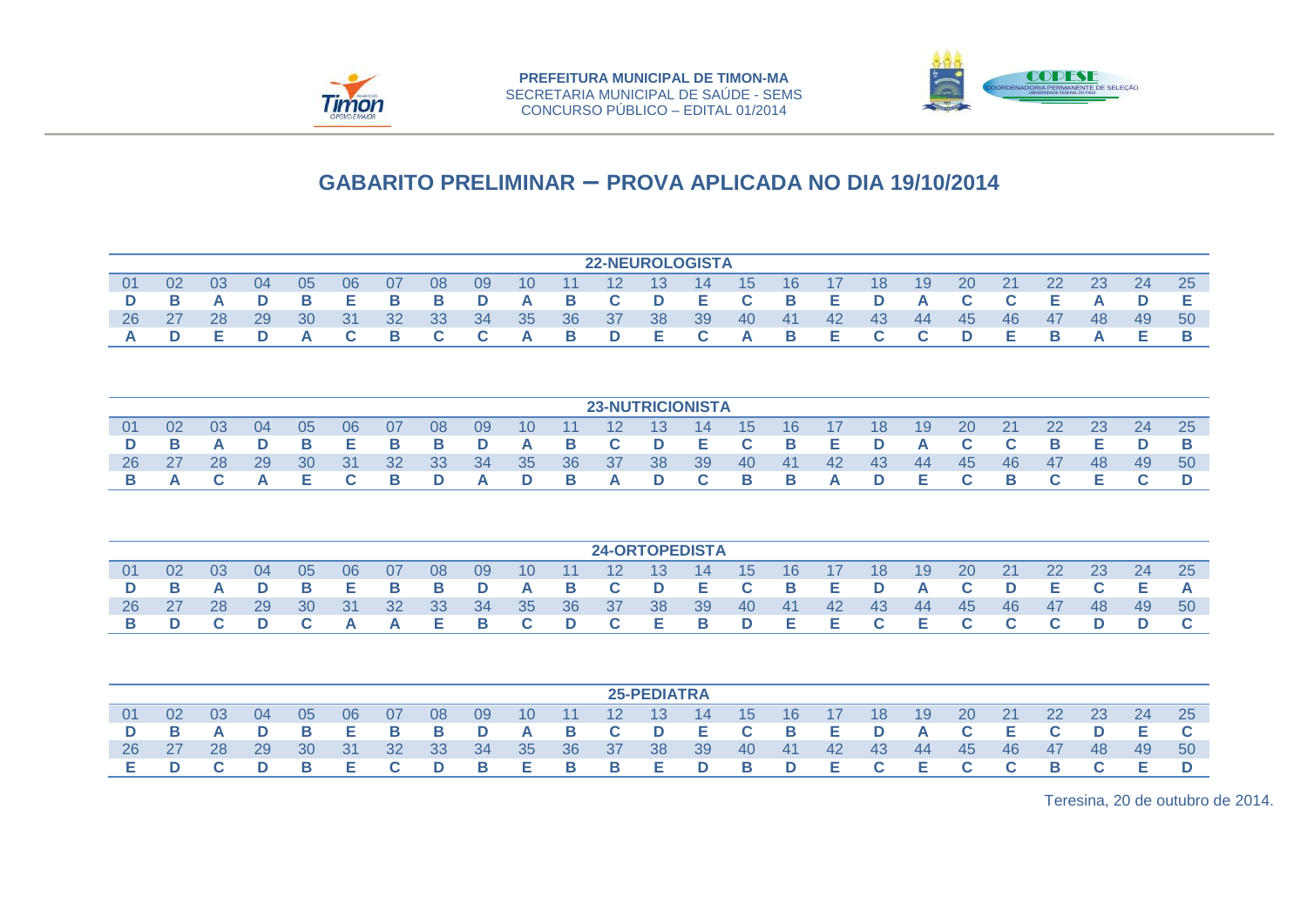



|    |    |    |    |    |    |    |    |    |    |    | <b>27-PROCTOLOGISTA</b>  |                      |    |    |    |    |    |    |    |    |    |    |    |    |
|----|----|----|----|----|----|----|----|----|----|----|--------------------------|----------------------|----|----|----|----|----|----|----|----|----|----|----|----|
| 01 | 02 | 03 | 04 | 05 | 06 | 07 | 08 | 09 | 10 | 11 | 12                       | 13                   | 14 | 15 | 16 | 17 | 18 | 19 | 20 | 21 | 22 | 23 | 24 | 25 |
| D  | в  | A  | D  | в  | Е  | в  | B  | D  | A  | в  | C                        | D                    | Е  | C  | В  | Е  | D  | A  | C  | C  | В  | A  | D  | Е  |
| 26 | 27 | 28 | 29 | 30 | 31 | 32 | 33 | 34 | 35 | 36 | 37                       | 38                   | 39 | 40 | 41 | 42 | 43 | 44 | 45 | 46 | 47 | 48 | 49 | 50 |
| C  | В  | A  | В  | C  | Е  | C  | A  | C  | в  | C  | В                        | C                    | В  | Е  | В  | D  | C  | D  | В  | D  | A  | В  | D  | A  |
|    |    |    |    |    |    |    |    |    |    |    |                          |                      |    |    |    |    |    |    |    |    |    |    |    |    |
|    |    |    |    |    |    |    |    |    |    |    |                          | 28-PSICÓLOGO         |    |    |    |    |    |    |    |    |    |    |    |    |
| 01 | 02 | 03 | 04 | 05 | 06 | 07 | 08 | 09 | 10 | 11 | 12                       | 13                   | 14 | 15 | 16 | 17 | 18 | 19 | 20 | 21 | 22 | 23 | 24 | 25 |
| D  | В  | A  | D  | В  | Е  | в  | B  | D  | A  | в  | C                        | D                    | Е  | C  | В  | Е  | D  | A  | C  | В  | A  | Е  | Е  | D  |
| 26 | 27 | 28 | 29 | 30 | 31 | 32 | 33 | 34 | 35 | 36 | 37                       | 38                   | 39 | 40 | 41 | 42 | 43 | 44 | 45 | 46 | 47 | 48 | 49 | 50 |
| C  | Е  | C  | D  | A  | D  | C  | A  | в  | в  | D  | Е                        | C                    | В  | A  | В  | В  | A  | Е  | C  | Е  | C  | Е  | C  | В  |
|    |    |    |    |    |    |    |    |    |    |    |                          | <b>29-PSIQUIATRA</b> |    |    |    |    |    |    |    |    |    |    |    |    |
| 01 | 02 | 03 | 04 | 05 | 06 | 07 | 08 | 09 | 10 | 11 | 12                       | 13                   | 14 | 15 | 16 | 17 | 18 | 19 | 20 | 21 | 22 | 23 | 24 | 25 |
| D  | В  | A  | D  | в  | Е  | в  | B  | D  | A  | в  | C                        | D                    | Е  | C  | В  | Е  | D  | A  | C  | A  | C  | D  | A  | A  |
| 26 | 27 | 28 | 29 | 30 | 31 | 32 | 33 | 34 | 35 | 36 | 37                       | 38                   | 39 | 40 | 41 | 42 | 43 | 44 | 45 | 46 | 47 | 48 | 49 | 50 |
| D  | A  | C  | Е  | D  | C  | A  | В  | В  | C  | D  | C                        | В                    | D  | Е  | A  | C  | В  | В  | D  | Е  | Е  | В  | Е  | C  |
|    |    |    |    |    |    |    |    |    |    |    | <b>30-REUMATOLOGISTA</b> |                      |    |    |    |    |    |    |    |    |    |    |    |    |
| 01 | 02 | 03 | 04 | 05 | 06 | 07 | 08 | 09 | 10 | 11 | 12                       | 13                   | 14 | 15 | 16 | 17 | 18 | 19 | 20 | 21 | 22 | 23 | 24 | 25 |
| D  | В  | A  | D  | в  | Е  | в  | B  | D  | A  | в  | C                        | D                    | Е  | C  | B  | Е  | D  | A  | C  | В  | Е  | A  | C  | C  |
| 26 | 27 | 28 | 29 | 30 | 31 | 32 | 33 | 34 | 35 | 36 | 37                       | 38                   | 39 | 40 | 41 | 42 | 43 | 44 | 45 | 46 | 47 | 48 | 49 | 50 |
| Е  | в  | A  | D  | в  | Е  | C  | Е  | C  | A  | Е  | C                        | А                    | В  | D  | C. | D  | A  | Е  | C  | А  | D  | В  | C  | Е  |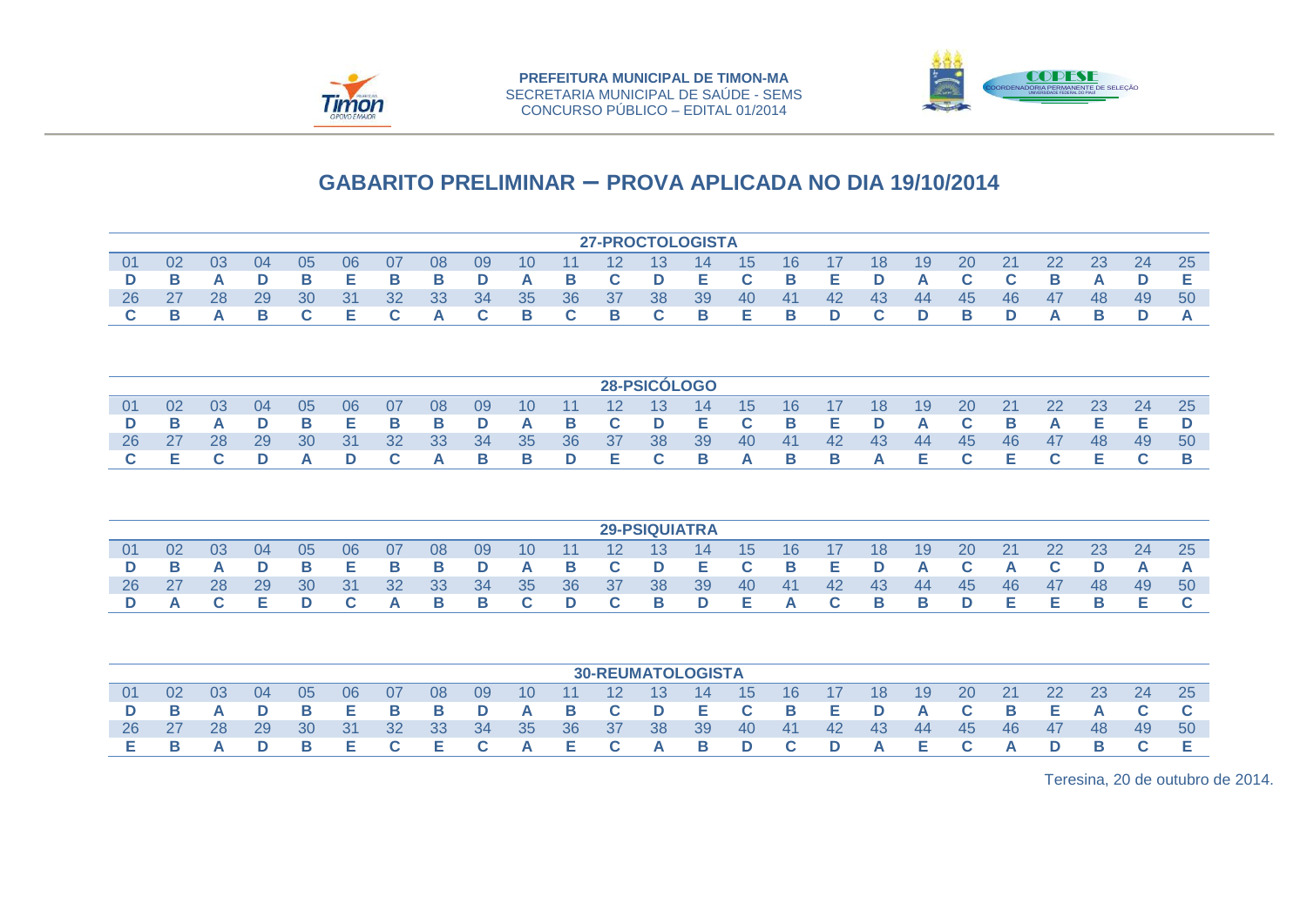



|    |     |    |    |    |     |    |    |    |     |           |                   | <b>31-TÉCNICO EM ENFERMAGEM / SAMU</b> |          |    |     |     |     |     |           |    |     |     |    |     |
|----|-----|----|----|----|-----|----|----|----|-----|-----------|-------------------|----------------------------------------|----------|----|-----|-----|-----|-----|-----------|----|-----|-----|----|-----|
| 01 | 02  | 03 | 04 | 05 | 06  | 07 | 08 | 09 | 10  | 11        | $12 \overline{ }$ | 13                                     | 14       | 15 | 16  | -17 | 18  | 19  | <b>20</b> | 21 | 22  | 23  | 24 | 25  |
|    |     |    | A  | D  | A   |    | C. | В. | A   | B         | D                 | A                                      | <b>C</b> | Е. | — в | в   | E.  |     |           | Е. |     |     |    |     |
| 26 | -27 | 28 | 29 | 30 | -31 | 32 | 33 | 34 | -35 | <b>36</b> | - 37              | 38                                     | 39       | 40 | -41 | -42 | -43 | -44 | -45       | 46 | -47 | -48 | 49 | -50 |
|    |     |    |    |    |     |    |    | D. | В.  |           | A                 |                                        | <b>B</b> | В. | A   | E.  | C.  |     | . E.      |    | A   |     |    |     |

|    |      |           |       |    |      |     |          |     |                 |              |       | <b>32-TECNÓLOGO EM RADIOLOGIA</b> |                |              |                         |     |          |     |           |           |           |     |     |     |
|----|------|-----------|-------|----|------|-----|----------|-----|-----------------|--------------|-------|-----------------------------------|----------------|--------------|-------------------------|-----|----------|-----|-----------|-----------|-----------|-----|-----|-----|
| 01 | 02   | 03        | 04    | 05 | 06   | -07 | 08       | 09  | 10 <sup>°</sup> | $\sqrt{11}$  | 12    | 13 <sup>°</sup>                   | -14            | -15          | 16                      | -17 | 18       | 19  | <b>20</b> | <b>21</b> | <b>22</b> | 23  | 24  | 25  |
|    |      |           | D     |    | - 61 |     | <b>B</b> | D   | <b>A</b>        | B.           | $C$ D |                                   | - E 1          | $\mathbf{C}$ | $\blacksquare$          | Е.  | <b>D</b> | A   | <b>C</b>  |           | E.        |     |     |     |
| 26 | - 27 | <b>28</b> | 29    | 30 | 31   | 32  | -33-     | -34 | 35              | <b>36</b>    | - 37  | -38                               | -39            | 40           | 41                      | 42  | -43      | -44 | - 45      | -46       | 47        | -48 | -49 | -50 |
|    |      |           | $C$ D | A  | E.   |     | A        |     | E C             | $\mathbf{C}$ | - E   | <b>D</b>                          | $\blacksquare$ | — в          | $\overline{\mathbf{B}}$ | D.  | <b>B</b> | A   |           | E.        | E.        |     |     |     |

|     |     |     |    |    |    |           |    |           |          |             |              |     | <b>33-TERAPEUTA OCUPACIONAL</b> |          |                 |     |     |     |           |    |    |    |           |           |
|-----|-----|-----|----|----|----|-----------|----|-----------|----------|-------------|--------------|-----|---------------------------------|----------|-----------------|-----|-----|-----|-----------|----|----|----|-----------|-----------|
| -01 | 02  | -03 | 04 | 05 | 06 | 07        | 08 | 09        | 10       | $\sqrt{11}$ | $12 \,$      | -13 | 14                              | 15       | 16 <sup>°</sup> | -17 | 18  | 19  | <b>20</b> | 21 | 22 | 23 | <b>24</b> | <b>25</b> |
|     |     |     |    | в  | Е. |           | в. | D         | <b>A</b> | <b>B</b>    | $\mathbf{C}$ | D   | - E 1                           | <b>C</b> | $\blacksquare$  | Е.  | D   | A   |           |    |    |    |           |           |
| 26  | -27 | 28  | 29 | 30 | 31 | <b>32</b> | 33 | <b>34</b> | -35      | 36          | - 37         | -38 | -39                             | 40       | -41             | 42  | -43 | -44 | -45       | 46 | 47 | 48 | -49       | 50        |
|     |     |     |    |    |    | Е         | D  | A         | D        | E.          | A            |     | D                               | C.       | <b>B</b>        | A   | E.  |     | в         |    |    |    |           |           |

|    |    |    |    |    |     |     |     |    |    |                 |          |      | <b>34-UROLOGISTA</b> |    |     |     |     |     |    |    |     |    |    |     |
|----|----|----|----|----|-----|-----|-----|----|----|-----------------|----------|------|----------------------|----|-----|-----|-----|-----|----|----|-----|----|----|-----|
| 01 | 02 | 03 | 04 | 05 | 06  | 07  | 08  | 09 | 10 | $\overline{11}$ | 12       | -13- | 14                   | 15 | 16  |     | 18  | 19  | 20 | 21 | 22  | 23 | 24 | 25  |
|    |    |    |    |    | Е   | в   | в   | D  | A  | в               | C.       | D    | E.                   | C. | - B | E.  | D   | A   |    |    | E.  |    |    |     |
| 26 | 27 | 28 | 29 | 30 | -31 | -32 | -33 | 34 | 35 | 36 <sub>1</sub> | -37      | 38   | 39                   | 40 | 41  | -42 | -43 | -44 | 45 | 46 | -47 | 48 | 49 | -50 |
|    |    |    |    |    |     |     | в   | D  | в  | D               | <b>C</b> | в    | в                    | C. | A   | в   | C.  |     |    |    | E.  |    |    |     |